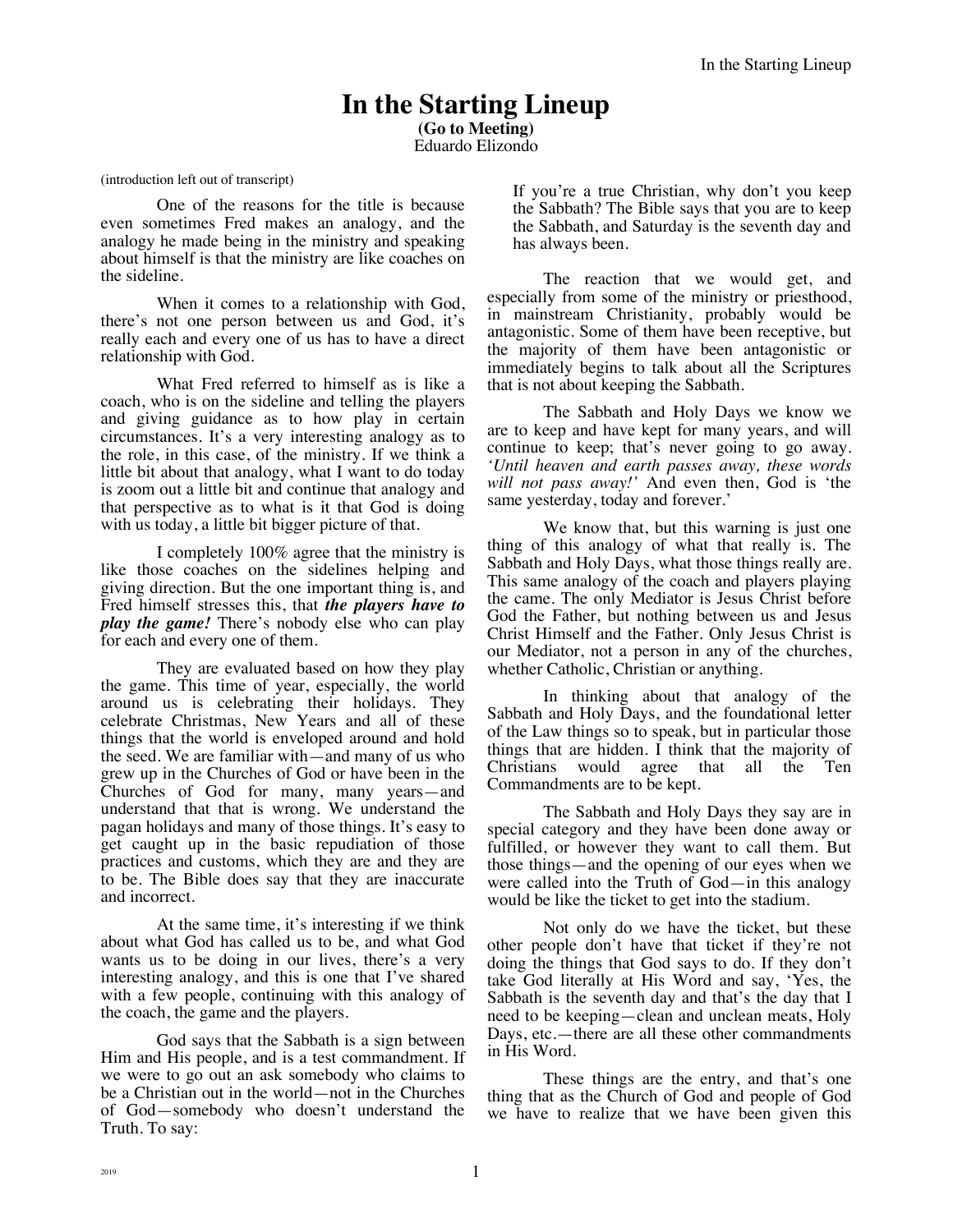ticket. We have been given permission to enter into the stadium.

More than the analogy that we've been discussing, we are not only allowed into the stadium, we are the players, we are expected to play. We are in the starting lineup! That's where we are.

Throughout our lives we are expected to play. We have been given an invitation not only into the stadium, not only to come in, but to actually participate in this. Yes, with the coaches on the sidelines guiding us on how to play, what to do.

It's not a game—obviously, that's just an analogy—it's a life or death matter. This is really the purpose for which we were born, the purpose of our lives.

This is what we were called to do, and this analogy of the game we've been invited to, that's the ticket, but that doesn't guarantee in and of itself, as far as keeping the Law in the letter—the Sabbath, Holy Days, tithing, all of these things that we know and have been practicing for many years—that's the entrance, the invitation, the foundation.

That is what God is basing His Church upon, all His Laws and commandments and statutes. He wants to build from there. This is in the framework of what we're doing and we refer sometimes to mainstream Christianity or other religions of the world, but especially Christianity. That's the particular one I want to focus on as we think about our calling and what God is doing.

John 12:46—Christ speaking: "I have come *as* a light into the world so that everyone who believes in Me may not remain in darkness."

That the very first step, *to believe in Christ* so that we don't remain in darkness!

That's when He starts opening our eyes. This is a process that lasts our entire lifetime. If we grow and develop, He continues to open our eyes to a deeper understanding and to continue to grow in grace and knowledge.

Verse 47: "But if anyone hears My words and does not believe, **I do not judge him; for I did not come to judge the world,** but to save the world."

This is interesting, because Christ says, 'I came and testified that I am the Light so that the ones who believe in Me may not remain in darkness.' We've studied other times as well, and we've understood from many other messages that we cannot call anybody, but we can seek God and God is seeking those who are seeking Him. The seven spirits of God, the eyes of God, are going throughout the earth seeking those who are seeking God. God will call them if they are seeking Him

with sincerity and truth. God honors that, wants that, and is really looking forward to that.

This is what Jesus Christ came and did in His ministry on earth. He came as a Light so that everyone who believes will not remain in darkness. Those who are truly seeking God in sincerity and in truth will not remain in darkness. That's a promise!

Verse 48: "The one who rejects Me and does not receive My words has one who judges him; the Word, which I have spoken, that shall judge him in the last day"—*speaking about the Scriptures!*

Jesus was the God of the Old Testament. He spoke all those commandments, ordinances, all those things in the past. He is validating that He spoke them. He also says that 'I come and lay down that witness and testimony and it has been there from the beginning, but *I* do not judge them,' *that will judge them, that will be the measure against how people are judged!*

Verse 49: "For I have not spoken from Myself; but the Father, Who sent Me, gave Me commandment Himself, what I should say and what I should speak." *That's true from the Old Testament and even in the New Testament.* He always spoke the words of the Father because both of Them are ONE!

Verse 50: "And I know that His commandment is eternal life. Therefore, whatever I speak, I speak exactly as the Father has told Me."

There's a lot of things here to unpack. The main point is that He says, 'I do not judge them. I laid that testimony in the past, I'm doing it now, I'm speaking those words—I am the Light—and whomever really believes in Me, everything that I say and how I say it, and what I say to do and does it—then that person will not remain in darkness.

We know that the world, by and large, is in darkness, because they don't believe, either because they are not seeking God, or it's just not their time. God decides when to call people. It's His prerogative, and Jesus Christ also very clearly said that *'no one can come to Him unless the Father draws him.*

We understand that there may be all kinds of circumstances, but the main point here is in v 47: "But if anyone hears My words and does not believe, I do not judge him…"

We know that many mainstream Christians do hear the words, but do not believe. They may put up an excuse and say—or an understanding that they have—'No, I don't need to keep the Sabbath because of this; I don't need to keep the Feasts because of that, or the Holy Days.' But Christ says, "…I do not judge him..."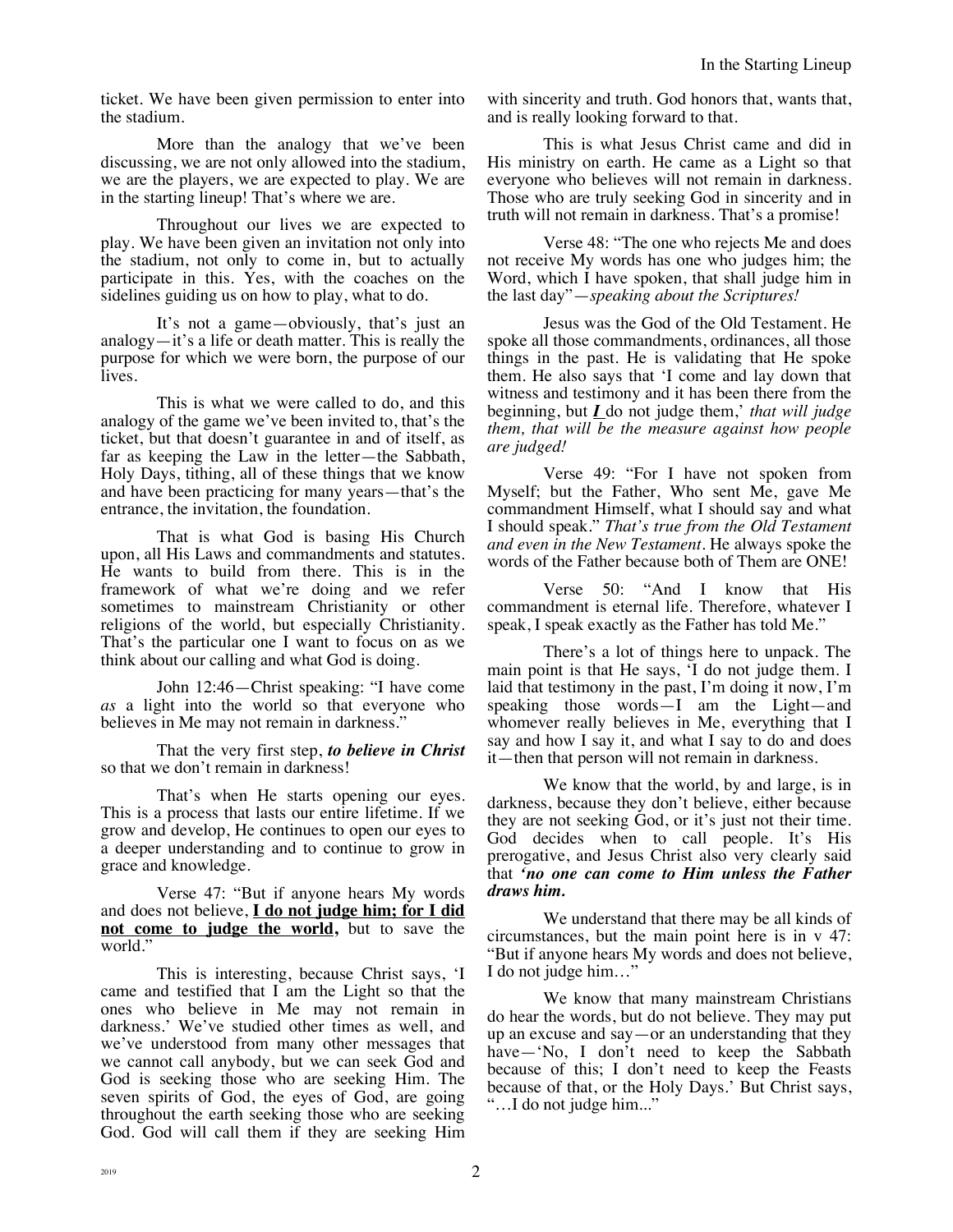In the Churches of God maybe we've had the tendency—and it's part of what we grew up with hearing and listening—in thinking about those people and putting a certain light or place of deceit and classifying them. It's interesting because they're trying to do the best with what they can.

We're not going to judge anybody. Just like Christ said, 'I do not judge them.' We are not to judge the people. The actions, yes, we can judge righteous judgment of the actions, but not the people themselves and what they do, and whether they're deceived or not, why they're deceived, and what they do with what they understand; that is obviously not our place.

However, if we come back to this analogy that we have been invited and have been given this ticket, and we are actually in the starting lineup! We're expected to play this 'game' of Christianity we'll call it that for the sake of analogy only.

- we're expected to play to the best of our ability
- we're expected to live this way of life

## *It's a way of life, not a religion!*

- we're expected to live this way of life
- we're expected to continue to develop
- we're expected to grow

An athlete on the field trains and puts for the effort and practices and does all the work and training, then when it comes to the game, it's about performing and doing. *That's exactly what we've been called to*:

- be trained
- grow in grace and knowledge
- understand the Word of God
- understand His Truth

Really, what He's doing in our life, because in the end, we are the end product. We are the end product of God's process.

In this analogy, not only have we been invited to play, to be active participants, not just get on the stage. I submit to you that the people in mainstream Christianity don't have the ticket. They cannot get into the stadium. It's not because we're better than them. God just, for whatever reason, chose to call us now and to give us that ticket to get into the stadium.

That doesn't mean that getting the ticket that we're actually playing the game, which we have been invited to and we are to do that, but that doesn't mean that we are playing the game. That's not all there is; that is the foundation, that's the start.

As we continue to grow in grace and knowledge and overcome, and deal with difficulties and trials, God expects us to continue to grow and to develop and really play the game.

It could be that you have the ticket, that God opened our eyes we have a certain level of understanding of His Truth and commandments and His expectations. That's good, and to the degree that we do that then it's the level of how we're participating in this calling.

The Sabbath, Holy Days and all the basic commandments in the letter of the Law is the ticket. But God wants us t go on from there and continue, and not only get into the stadium and not only sit in the stands, He wants us to come and come to the field. We're all invited to be players and participants, and to be all-stars! He really want us all to be that.

When it come to mainstream Christianity, they don't have the ticket. They don't keep the Sabbath, they don't have the sign, and they don't keep the Holy Days. Again, it's not an indictment of them.

Part of the reason this analogy resonates with me is because I like sports. When we watch sports and think about that, we see the players on the field and see what they do, and we look forward to seeing that and we enjoy that, some of us wish that we had that ability and could play like that and do the things that they do on the field. Whatever sport it is it doesn't matter.

We have been invited to that in the sense of what it's all about. At the same time, there are people outside, and I picture myself, because I was there when I was kid; when I was a child I would do this: I would go to the field and I would play and try to emulate those guys. Sometimes when I played with my friend and cousins and it was literally like we're playing the game for us. We were not in the stadium, we were not playing for the trophy, the real trophy. We knew the rules, we used the rules and we played this game.

In a sense, mainstream Christianity is a little bit like that. There's a lot of people who are wellintentioned, and there are 'good' people in the world: well-intentioned and well-mannered. They do a lot of things, and many things they actually do better than we do.

We have been invited to do the *real thing!* The real game inside the stadium, where we're actually playing for something real, intangible, that we've been invited to. It's a very special calling.

For the people outside, it's like they're playing this game and in their mind—if God has not opened their eyes—they are playing the game. We know that they have not been given the ticket, yet,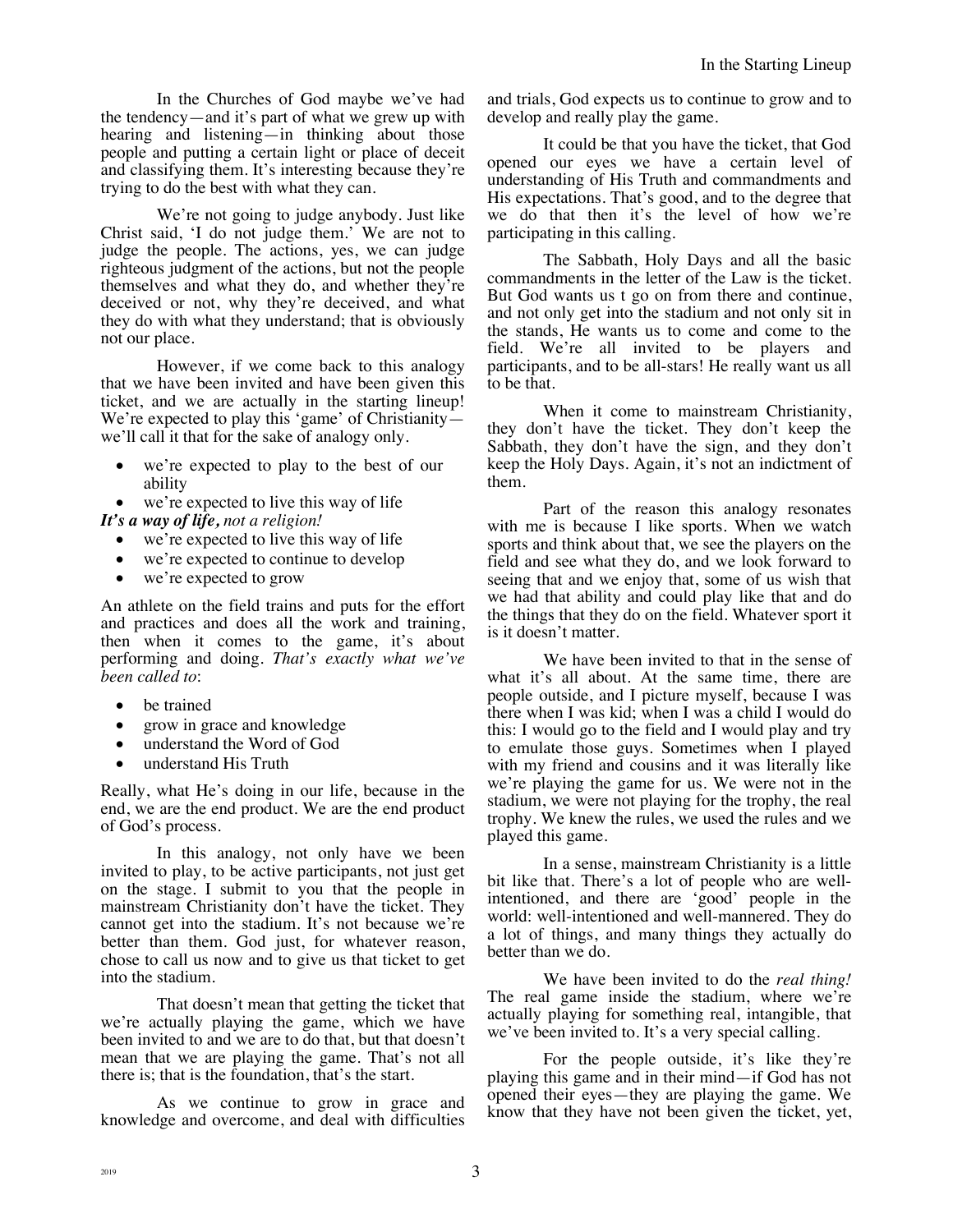but they are practicing the things they're able to see; they're doing them.

It's not the same, they're not inside the stadium and playing the real game. So, this analogy is kind of like the child that is doing it in the school or in the park or wherever they're playing. They're not in the stadium, they're not the real players, there's no trophy or reward. It's similar to that.

But we have been called into the starting lineup! We have been called not to come and take this ticket and sit in the stands. Sometimes—and I've been there myself, as well—come and start believing because I have the ticket and think that 'I'm good.'

We have the ticket, but if you're sitting on the sidelines, what good is it. If all I'm doing is the bear minimum, keeping the Sabbath and Holy Days and tithing. Again, not to minimize that, or diminish that, because that's the foundation, it has to be there, and it's absolutely basic and an important fundamental. Without that we cannot go on to grow to more things. But it's just the beginning.

- What do we choose to do, brethren?
- Do we choose to get our ticket and sit in the stands?
- *or*
	- Do we choose to get our ticket and get our badge to get on the field?
	- Do we know the One Who is actually in charge: Jesus Christ?
	- Do we know God?

If we do, then as we continue to increase, yes, God gives us a ticket, and then the credentials to get on the field. He actually gives us—by the knowledge—the ability and invitation to come onto the field. It's almost as we're coming in starting with a ticket and a badge. But you don't need a badge, 'I know who you are, come on, play on the field. You're going to do this; this is what you were called to do.'

Compare that to children outside, even adults outside, they get so into the game and it's true and it feels real. Part of it is real, when you're in pick-up basketball game, or whatever. You're playing the game and you're playing by the rules. It's the same basketball, same height, same distance, same rules…

Many different church organizations gather together and play sports. They are playing the game.

- Is that Christianity in the things that they are doing?
- Is that all there is? *NO!*
- Do they have the ticket? *NO!*

• Are they still playing the game? *They're playing parts of the game!*

Not necessarily unto salvation, and that's one thing that Fred has clarified; *it's a very different thing to be called unto salvation* than to be 'good' in the world or to do 'good things' based on the understand they have. These are some of the things that we are going to study.

Luke 6:43: "For there is not a good tree that is producing corrupt fruit; nor *is there* a corrupt tree that is producing good fruit."

This has to be looked at in the light of people called unto salvation, and people not called unto salvation, *yet!* I want to point out that *they will be!*

Verse 44: "For every tree is known by its own fruit; for they do not gather figs from thorns, nor do they gather a bunch of grapes from a bramble. The good man out of the good treasure of his heart brings forth that which *is* good…" (vs 44- 45).

We know that there is no one good, and we know that Paul said, 'There is no good in me. It's only what God has…'

"…and the wicked man out of the wicked treasure of his heart brings forth that which *is* wicked…" (v 45)—*rejection!*

It's almost like being given the ticket, and 'No, I don't want to go to the game. I can't make it. I've got other things.' It's almost like sometimes that people are presented with a ticket, and they don't want it. It's free ticket—*the calling is free* available to everyone.

Those who are seeking God, God will call and obviously, in His planning, His mercy and understanding, God doesn't want anybody to perish, so He doesn't call people out of time or out of place. He does it according to His purpose, according to His good will.

"…wicked treasure of his heart brings forth that which *is* wicked; for out of the abundance of the heart his mouth speaks. And why do you call Me, 'Lord, Lord,' but *you* do not practice what I say?" (vs 45-46). *That's what we're talking about, practicing*:

- practicing the Truth
- practicing the words of God

That's why Jesus said, v 46: "And why do you call Me, 'Lord, Lord,' but *you* do not practice what I say? Everyone who comes to Me and hears My words and practices them…" (vs 46-47).

I submit to you today, brethren, that this is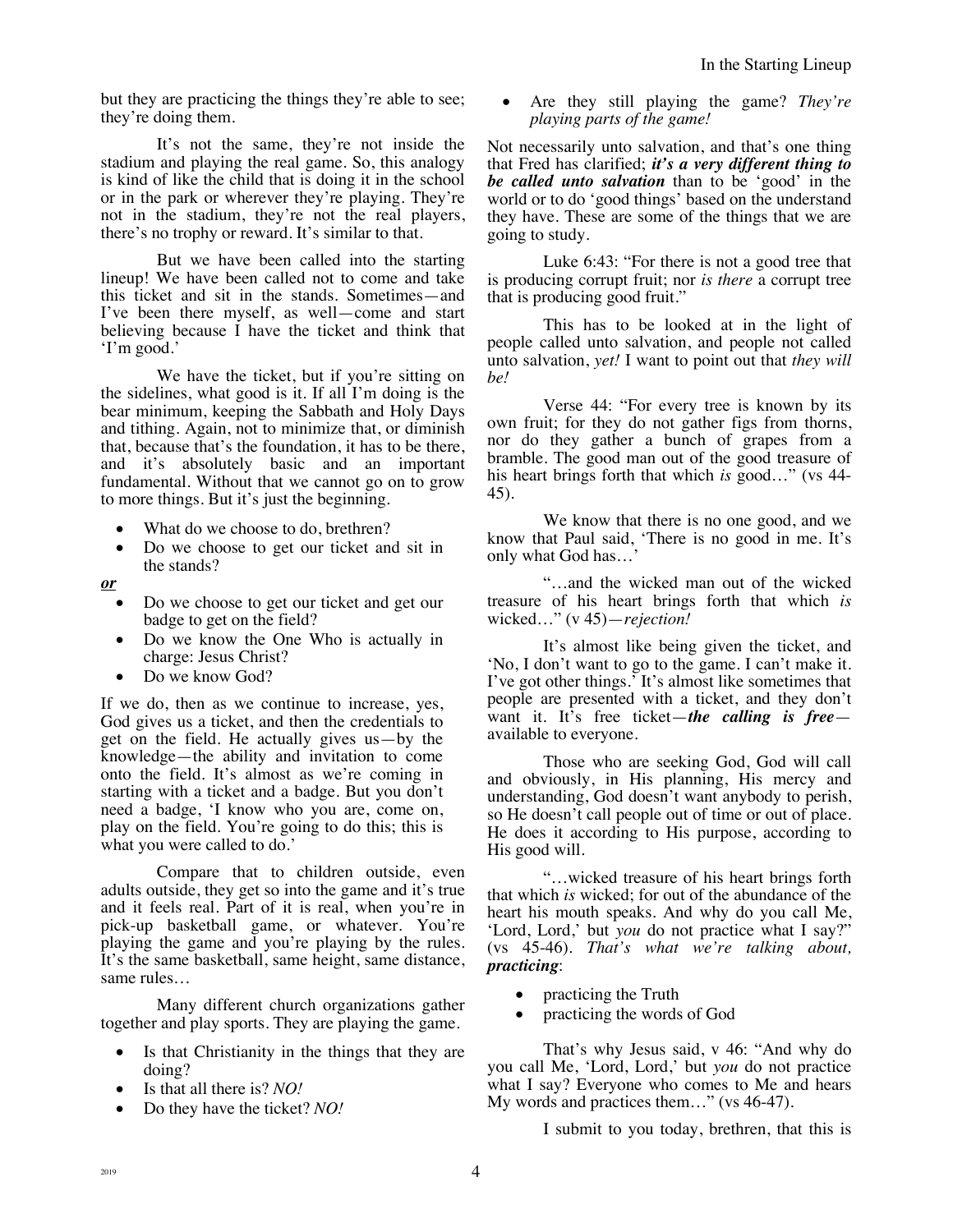not only the ticket, it certainly includes it—the Sabbath, Holy Days and all the other ordinances of God—*but there's so much more than just getting the ticket!*

"…I will show you what he is like: He is like a man building a house, who dug deep and **laid**  *the* **foundation on the Rock**…" (vs 47-48).

That's what we're talking about, the one who practices them is like laying the foundation upon the Rock.

"…and a flood came, and the torrent beat against that house, but could not shake it, because it was founded on the Rock" (v 48)—*and that Rock is Christ and all His works—Old Testament and New!*

That's the foundation that He laid with all the ordinances, commandments and judgments. Everything that we are to do, and not only in the letter of the Law:

Verse 49: "But the one who has heard *My words* and has not practiced *them* is like a man who built a house on *top of* the ground, **without a foundation**; and *when* the torrent beat against it, it fell at once, and the ruin of that house was great." *There's no foundation!*

If people are not yet called—mainstream Christians—and they're doing certain things, all those things are still building something. Its not building upon a rock, and will fall when it gets tested against the real competition.

People come and watch these people play, whether recreational, school, whatever, and say, 'Yes, it's good, but you're lacking this or that.' That wouldn't be enough to win you a title of anything.

It's good that you're practicing, and it's good that you're playing the game, but unless you're dedicated fulltime and that you have a ticket and come into the stadium and perform there under pressure and you actually do it—that's a pressure we all have from our childhood—it's not going to avail you of much; of something, yes of course, but not much.

Unless people are given the ticket they're not playing the real game. Yet, at the same time, what they're doing is still a house. It may fall against the standard of the Rock, the standard of what God has called us to. But in a sense, in the same analogy of playing the game and being in the starting lineup—or not even being in the stadium at all—it's important for us to not fall into the trap, or back into old habits that we may have developed. I include myself in that, of putting others down or what they're doing in their limited understanding. Or criticizing or comparing, because it's the same as comparing us with professional players in our sport to children who are just trying to emulate the real players. Or adults that are just playing recreational games, or things like that.

It's not their fulltime job. But also it would be silly for a professional athlete who compares himself to the person who is just trying to do it for fun and on the side. They have another job, these guy's only job is to perfect their craft.

I think there's a comparison there, an analogy, to not look at them and judge them or condemn them—even their actions—because we know they're wrong and not Biblical.

John 21:18—Jesus said to Peter: "Truly, truly I say to you, since you were young, you have dressed yourself and walked wherever you have desired; but when you are old, you shall stretch out your hands, and another shall dress you and bring *you* where you do not desire *to go*.' Now, He said this to signify by what death he would glorify God. And after saying this, He said to him, 'Follow Me'" (vs 18-19). *That's what He's telling us!*

- follow Me
- come
- play the game
- play the right way

Verse 20: "But when Peter turned, he saw the disciple whom Jesus loved following, who also had sat at the supper and *leaned* on His chest, and had said, 'Lord, who is it that is betraying You?' Seeing him, Peter said to Jesus, 'Lord, what *shall happen* to this one?"" (vs 20-21).

We could ask the same question: 'Lord, what's going to happen to all of these mainstream Christians that are keeping Christmas, New Years, their traditions and doing all this stuff that You say in Your Word not to do?'

The response from Jesus is, v 22: "Jesus said to him [Peter], 'If I desire that he remain alive until I come, what *is it* to you? You follow Me.'"

That's a very important thing for us to think about it. Yes, they're keeping their traditions and doing their things, *but* "…**what** *is it* **to you?**…."

- I called you to come and follow Me
- I called you to come and play the game
- I called you to come and train and perfect your playing, your craft
- I called you to grow and develop in all aspects of the game (if we want to call it that)
	- § *we know that it's NOT a game*
	- § *we know it's life or death*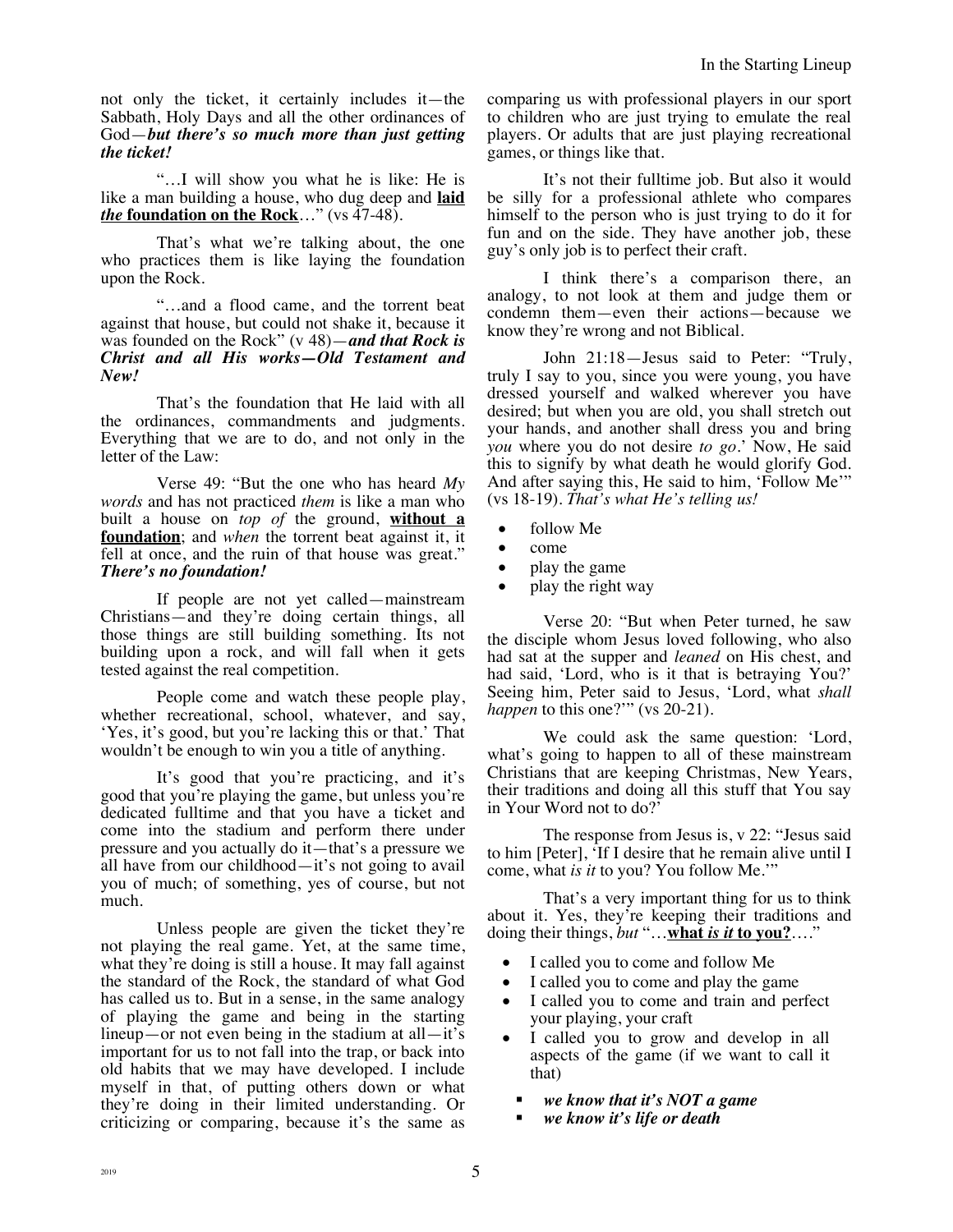### § *we know it a way of life*

But what happens if we do that? What would happen if that's what we say, or in our messages we talk about them, the world and this and that, and Jesus comes and says that *it doesn't matter!* 

If you talk about them or judge them or judge them… Yes, their actions are wrong, you can point out that they're wrong, and move on. Don't be bothered by that, because you were called to an entirely different thing. Don't be bothered. It says that if an athlete would be bothered by what he sees by a school child practicing, it doesn't matter. I'm not talking about that, because we know that's not part of the game. We know that these traditions and things are not part of the game.

But there are some parts of the game that they do play, some parts in some things. This is a dichotomy and challenge! I've seen people—even in the Church—they see the game being better played outside instead of in the stadium of the Church of God into what we've been called:

- loving others
- caring for other
- showing compassion
- showing kindness
- showing mercy
- showing love

Sometimes when we get caught up with the ticket, do we get too caught up with the batch or the axis? *No! It's to actually play the game!* I don't need your ticket, because I know who you are! You come to play the game; you're invited straight into the court to perform. To do it, and to do it right, because Jesus Christ is going to teaching you to play the game.

But what if He tells us that whatever He desires to do, 'What is it to you?' This is something to think about. We're talking about this invitation and starting lineup and the game, but:

- What is this game?
- What is it that we are to do?
- What is it that we were called to do?
- How do we do this?
- How do we play this 'game'?
- How do we live this way of life?

Matthew 5:27: "You have heard that it was said to those *in* ancient *times*, 'You shall not commit adultery.' But I say to you, everyone who looks upon a woman to lust after her has already committed adultery with her in his heart" (vs 27-28).

*That's elevating!* We have this foundation already, and now we're starting. We know that the commandments of God in the letter—Holy Days, clean and unclean meats, Sabbath, tithing—all of these things are foundational, they're structural. Without them we cannot move forward. Same thing, without the ticket we cannot even get into the stadium.

Then, He says to start building. What do I do? *You build a frame!* Then we start getting into the *spirit of the Law,* not just the letter anymore. It's not enough to not commit the act of adultery, it's in our heart and mind to not lust after a woman when you see her.

Verse 31: "It was also said *in ancient times*, 'Whoever shall divorce his wife, let him give her a writing of divorcement.' But I say to you, whoever shall divorce his wife, except for the cause of sexual immorality, causes her to commit adultery; and whoever shall marry her who has been divorced is committing adultery" (vs 31-32).

Raising the bar to a spiritual standard; in all of these things Jesus is raising the bar to a *spiritual* standard.

Verse 33: "Again, you have heard that it was said to those *in* ancient *times*, 'You shall not forswear yourself, but you shall perform your oaths to the Lord.' But I say to you, do not swear at all, neither by heaven, for it is God's throne; nor by the earth, for it is the footstool of His feet; nor by Jerusalem, because it is *the* city of the great King. Neither shall you swear by your head, because you do not have the power to make one hair white or black" (vs 33-36).

This is building, elevating, and it's so amazing how he's also teaching us that 'listen, you don't have the power within yourself to do this, so don't do this, learn your place, know who you are.'

It's almost like telling us our place on the field or court and 'you stand here and you do this, but don't do it this way.'

That's what God is telling us, that we don't have the power to make one hair black or white. No one understands where you are before God.

Verse 37: "But let your word be *good, your* 'Yes' *be* yes *and your* 'No' *be* no…" *He starts to add on*:

- How are we to think?
- What we can do?

It's not to do just in the physical, on the outside in the letter of the Law. *It's on the inside, the spirit of the Law! This is the 'game'!*

Verse 38: "You have heard that it was said, "*An* eye for *an* eye, and *a* tooth for *a* tooth"; but I say to you, do not resist evil…" (vs 38-39). *It starts*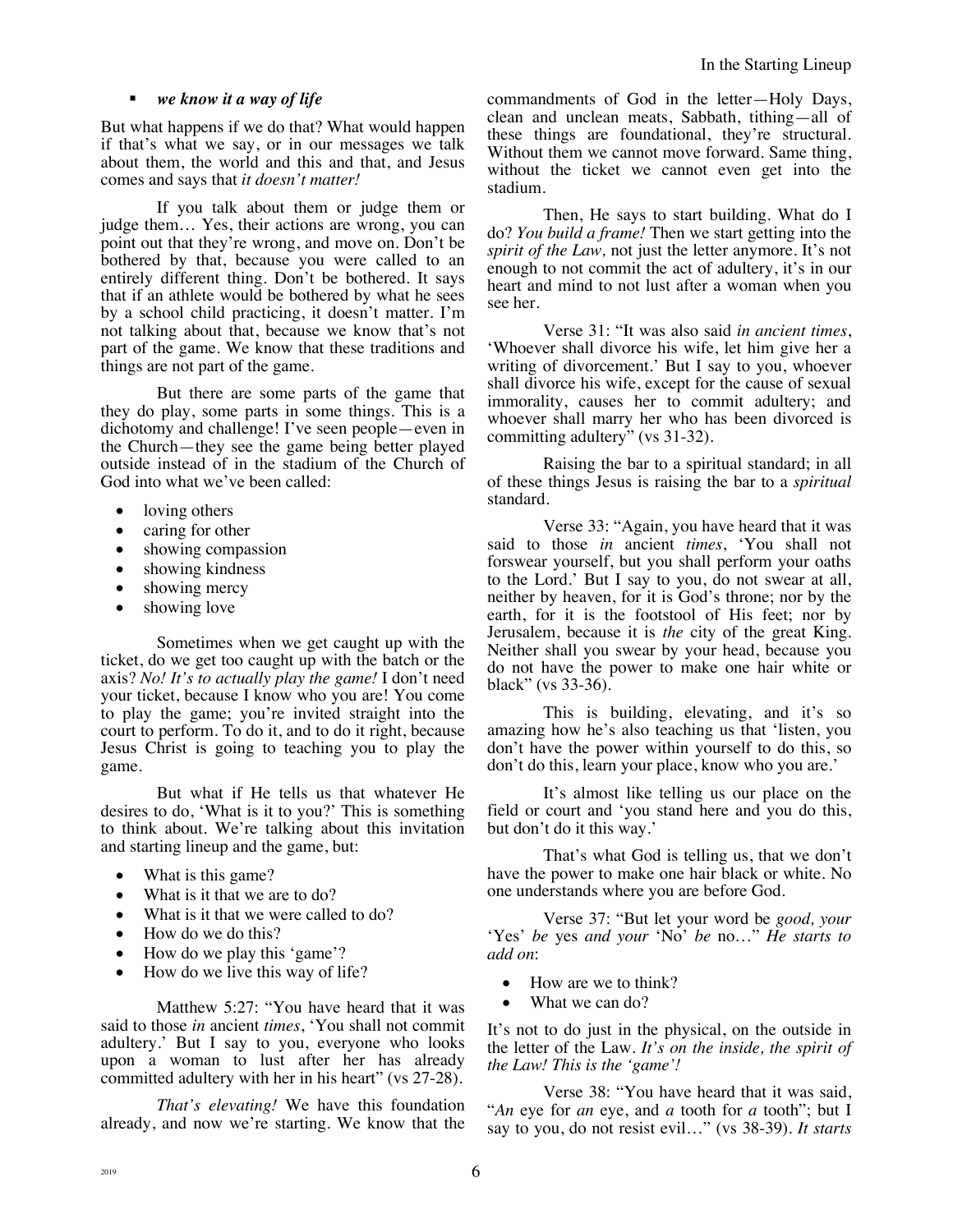## *changing; this is different!*

This is not just 'don't do this or that'! It is, but it's deeper than that.

"…rather, *if* anyone shall strike you on the right cheek, turn to him the other also" (v 39).

Wait a minute! That's completely the opposite. We're going to do these things on the outside to doing these things in your mind, to do something that is completely illogical in your mind.

I've heard many times, sad to say, people in the Churches of God say, 'No, I don't have to be there. I can forgive and forget, but I don't have to stand there. I'm going to remove myself altogether from all of these things. I don't want to meet with anybody or I don't want to do this.'

*NO!* God says that if somebody strikes you, turn the other cheek also. He didn't say to runaway. It doesn't say that if someone strikes you on the cheek, run as fast as you can, because you've got to be smart and you cannot put yourself in harms way.

Obviously, He also said to be 'wise as serpents and harmless as doves.' We have to take everything together and in context. But He also does say that if anyone should strike you on the right cheek, turn the other one also.

This is what we are called to do, to suffer for Him, for His way. This is part of the game.

Verse 40: And *if* anyone shall sue you before the law and take your garment…" *It doesn't say sue him back and take it back.* It does not say that. It says:

"…give him *your* coat also" (v 40). *Go beyond!* This is a change of mind. It's not like the foundation is laid and we have the ticket, the frame is built in the spiritual sense, but now it's totally and completely different; it's a transformation to something different. Also, do what they're not expecting, because He tells us why; that's the nature of God, because that's the nature of God.

He wants us to be like Him, and that's what they 'game' is all about. He says, 'I want you to come in and perform, because that's Who I am, and this is how I do things.' He wants us to do things the way that He does things. Sometimes, people outside of the stadium, so to speak—people out in their backyard, school field or gym—are practicing some of these things better than we do.

That does not mean that they're playing the game. Let's not be confused, that does not mean that they're playing for salvation. God has not called them to that, *YET!* He will in His time.

It's almost like Jesus told Peter, 'What is it

to you; you come and follow Me!' This is what He tells us to do.

Verse 41: "And *if* anyone shall compel you to go one mile, go with him two…. [Give more] …Give to the one who asks of you; and do not turn away from the one who wishes to borrow from you"  $(vs 41-42)$ .

*Do it!* If somebody is asking for money on the streets, *give to him!* It doesn't say to run a background check or see if he's going to use it for drugs. *NO!* Just give! That's what He says and that's what we're called to.

Verse 43: "You have heard that it was said, 'You shall love your neighbor and hate your enemy."

This is the ultimate transformation. I'm not there; we're not there yet, brethren—many of us because it's really tough to do this.

Verse 44: "But I say to you, **love your enemies**…" [pray for them, but it actually says] …**bless** those who curse you, do good to those who hate you, and pray for those who despitefully use you and persecute you."

It's illogical and irrational in the human mind. But that's the real game. In this analogy of us being in the starting lineup, some people are 'outside the stadium' and they're practicing 'the game' sometimes better than *we* play it.

- that doesn't mean that they're called unto salvation
- that doesn't mean that they're better than us

*Maybe in that aspect they're better than us, and they certainly are and that's the reality!* But we've been given the ticket and invited to play. God knows our face, just like anybody that we know who is famous in whatever sport or whatever country. Everybody knows! They will not need a ticket or badge. They will go straight in and go to play, because that's who they are. Everybody would want them on their team.

### *This is what we've been called to do!*

Verse 45: "So that you yourselves may be *the* children of your Father…" *That's when there's a transformation!* 

If you're going to be My children, you've got to look like Me and talk like Me.

"…Who *is* in heaven; for He causes His sun to rise on *the* evil and *on the* good, and sends rain on *the* just and *on the* unjust" (v 45).

The ticket is not enough, and we know it's not enough; I'm not suggesting that. But we've been called to play the game, and the exhortation today is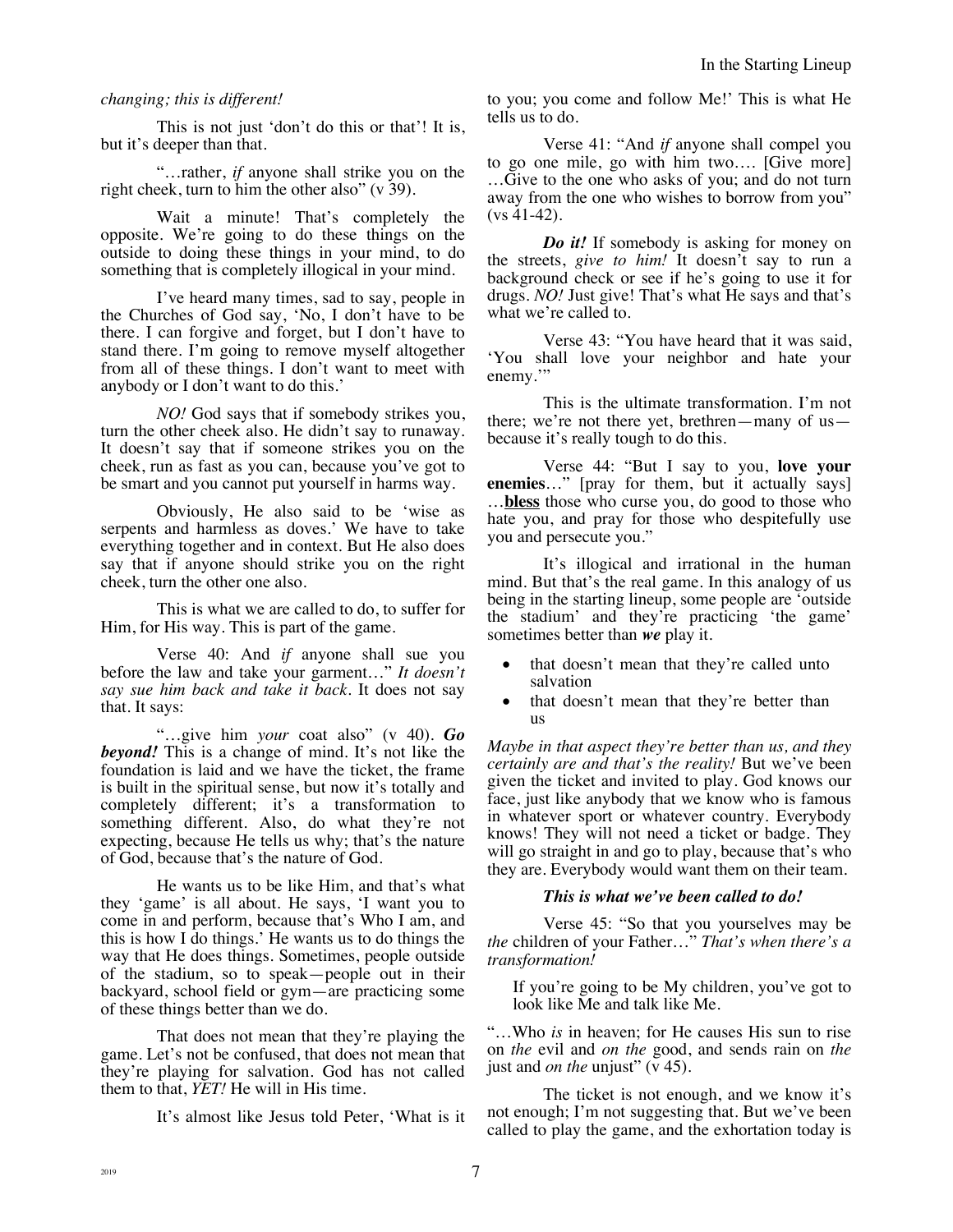twofold, it's to continue to do that, to know and understand that this is:

- our fulltime job
- our fulltime calling
- what we're to do

Professional athletes are out there practicing every day, eight to ten hours every day with all their might Preseason, before the season begins, in any sport is brutal! It's the worst!

That's exactly the trials that we're all going through. We're in pre-season, we're in burn with everything we have. That's the one side of the of the exhortation, for us to continue to do this and understand what we're being called to.

The other part is to understand the difference between those who are God's and those who are not even in the stadium. Yet, they still could be practicing and practicing some things better than us. Sometimes if we see certain examples, instead of casting them in a certain light, just say, 'I should learn from that,' because:

- I'm playing the 'game'
- I'm playing for the 'trophy'
- I'm playing for the 'read thing'

We understand that it's not us, it's God doing it in us, but for the sake of this analogy, we are 'playing the game' and we are in the starting lineup. We're not on the bench. We were not called to sit in the stands with a ticket, or sit on the bench with our credentials, or even with a uniform. *NO! We were called to play the game!*

These are things we are called to do, and how to play the game. He says that we're going to be transformed into the image of your Father, but you have to do the things your Father says:

- love your enemies
- repay evil with good

### *That's what you are to do!* He says:

Verse 46: "For if you love those who love you, what reward do you have? Do not the tax collectors practice the same *thing?* And if you salute your brethren only, what have you done *that is* extraordinary?…." (vs 46-47).

Yes, we are to love even more of those within the house of God, and the Bible says that; we are and that's great. But it's more than that! *It's:* 

- *loving everybody*
- *repaying evil with good*
- *suffering long*
- *trusting that God will make everything*

## *right in His time*

- § He wants to see us perform the game
- He wants to see us come and actually perform and doing all these things

That's how we get to the conclusion, v 48: "Therefore, you shall be perfect, even as your Father Who *is* in heaven is perfect."

*It's His perfection in us when He comes and lives His life in us, we start looking like that, we start to bless, we start to do that!* But not say, 'I've got to get away and remove myself from this situation, it's too painful.' *NO!* It's almost like in training, 'no pain, no gain'—whether in the gym, pre-season or practicing, whatever it is.

Christianity is the same: *no pain, no gain!* If we don't suffer, if we're not tested, if we don't get all of these things that we have—physical, mental, spiritual, relational—if we do not test it, then we're not getting better in the game; we're not doing what we were called to do.

Luke 12:32: "Do not be afraid, little flock, for your Father delights in giving you the Kingdom."

It's almost like your trophy is there and God wants to give it to you. He wants you to win! He wants you to come and play and win! He would love to do that, that's what He says.

Verse 33: "Sell your possessions, and give alms…." How many times do we do that? This is also part of the 'game.' giving to the poor whenever the opportunity presents itself. To actually love others, not just the ones in the Churches of God.

"…Make for yourselves purses *that* do not grow old, an unfailing treasure in heaven, where no thief can come near, and no moth can destroy…. [not setting your hopes on the things of this world] …**For where your treasure is, there will your heart be also**" (vs 33-34). *Setting our heart in Him, in His Kingdom!*

Verse 35: "Let your loins be girded about and *your* lamps burning, and you yourselves be like men who are waiting for their lord…" (vs 35-36).

We can't be practicing the entire time; we have to be playing the entire time!

"…whenever he shall return from the wedding feast so that when he comes and knocks they may immediately open to him. Blessed *are* those servants whom the lord, when he comes, shall find watching…" (vs 36-37)—*playing, doing what He says to do!*

All of the things that He says to do, not just the basics, not just the foundational, not just in the letter. Not even just in the spirit; He wants to see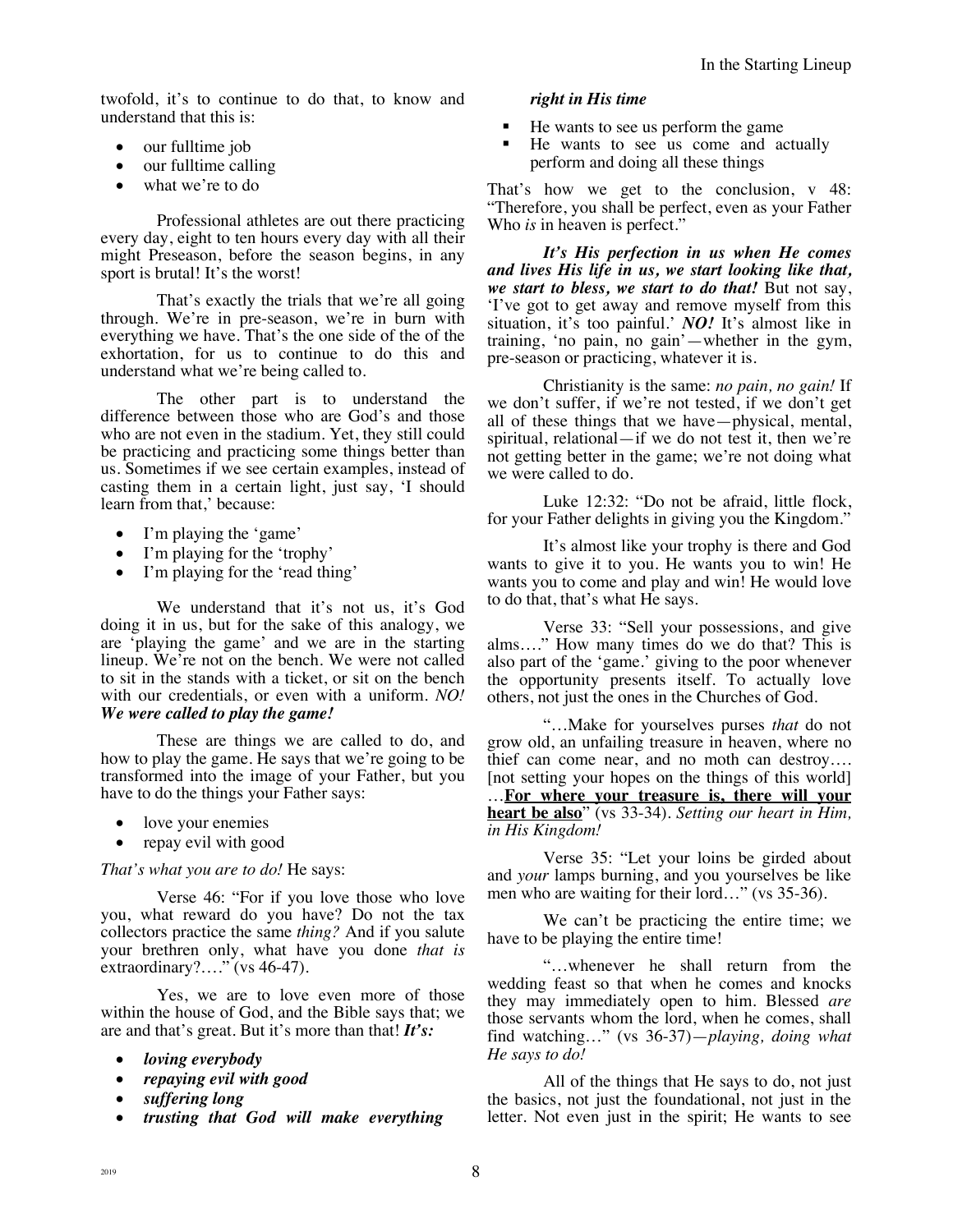that transformation, He wants to see us go to the next step, not just the spirit of the Law' that's great and amazing and super important, and absolutely incredibly tough. none of us will get 100% down in this life. But we will try because that's the next step to the transformation, changing the heart to really be looking like Him, the One Who gives and has compassion:

- regardless of whether the person who needs compassion is in the Church or not
- regardless of whether they're deceived or not
- regardless of whether they attack us or not

*That goodness of God in us, that's what He wants!*

"…Truly I say to you, he will gird himself, and will make them sit down, and will come *and* serve them" (v 37). **Why?**

- because we have served others
- because we have actually lived the way that Jesus lived when He was in the flesh
- because we have actually followed His example

'The one who sees these words of Mine and practices them…' *Not only hears them, but sees them!* That's exactly why "…he will gird himself, and will make them sit down, and will come *and* serve them," because we have done the same thing. *It's a requirement!*

Verse 38: "And if he comes in the second watch, or comes in the third watch, and finds *them watching*, blessed are those servants. But know this, that if the master of the house had known in what hour the thief would come, he would have watched, and would not have allowed his house to be broken into. Now you, therefore, be ready; for the Son of man is coming in an hour *that* you do not think" (vs 38-40). *That is exactly what we are to do, continue to practice!* 

Verse 41: "Then Peter said to Him, 'Lord, are You speaking this parable to us *only*, or also to all?' And the Lord said, 'Who then is the wise and faithful steward, whom the lord shall put in charge of his household, to give *to each one* the portion of food in season?'" (vs 41-42).

Whoever wants to be the servant the door will be open. Whoever wants to play the game; whoever wants to come in. That's exactly what He wants to do.

Verse 43: "Blessed *is* that servant whom the lord, when he comes, shall find so doing." *Doing everything!*

- the letter of the Law
- the spirit of the Law

the things that go against our nature!

Verse 44: "Of a truth, I tell you, he will set him over all his possessions." *Because now He trusts him; he's like Me!*

Verse 45: "But if that servant shall say in his heart, 'My lord delays *his* coming,' and shall begin to beat the menservants and maidservants, and to be gluttonous and become drunk"—*that's the Churches of God!*

We have work to do, a lot of work to do. Not only in our personal lives and building this foundation, but also doing all these other things. Doing them out of a good heart. Not too do them for show, because that's a problem sometimes with mainstream Christianity. Sometimes they do it for show, sometimes with conviction and love, and those are part of the things that we lack; that conviction, that level of care, love and understanding toward others inside the Church and outside.

I think that's part of what we need to continue to do, to have this and not be man-servants or maid-servants, to classify people—the called, not called, the deceived, poor people, whatever. *NO!* God is in charge of us all, and He loves us all and wants all to come into His Kingdom. The fact that they don't have a ticket it may or may not be their fault. Most likely is not.

It has to start with the Father, and there's nothing special that we've done to deserve this ticket, but we have to continue to be encouraged to move forward. We've been given the ticket and it starts with the ticket and turns into a badge, then that badge turns into recognition.

It's interesting that when He says, 'That I do not know you.' He doesn't say to those who are not going into the Kingdom of God, 'I do not know what you did.' *or* 'I do not like what you did.' He says, *'I do not know you!'*

Recognition! Like a superstar! Or like a person who plays the game. That's exactly what God wants to do, *I know you, you've been playing on the field, not sitting in the stands, or sitting on the bench and warmed it up.'* You're allow here, you've been given permission to come in. No, you've been here and you've been playing and I know exactly who you are. And I know exactly what you're all about. I know that you're coming into My Kingdom.

Verse 47: "And that servant who knew the will of his lord, but did not prepare, nor did according to his will, shall be beaten with many *stripes*; but the one who did not know… [those outside the stadium] … and did *things* worthy of stripes, shall be beaten with few. For to whomever much has been given, from him shall much be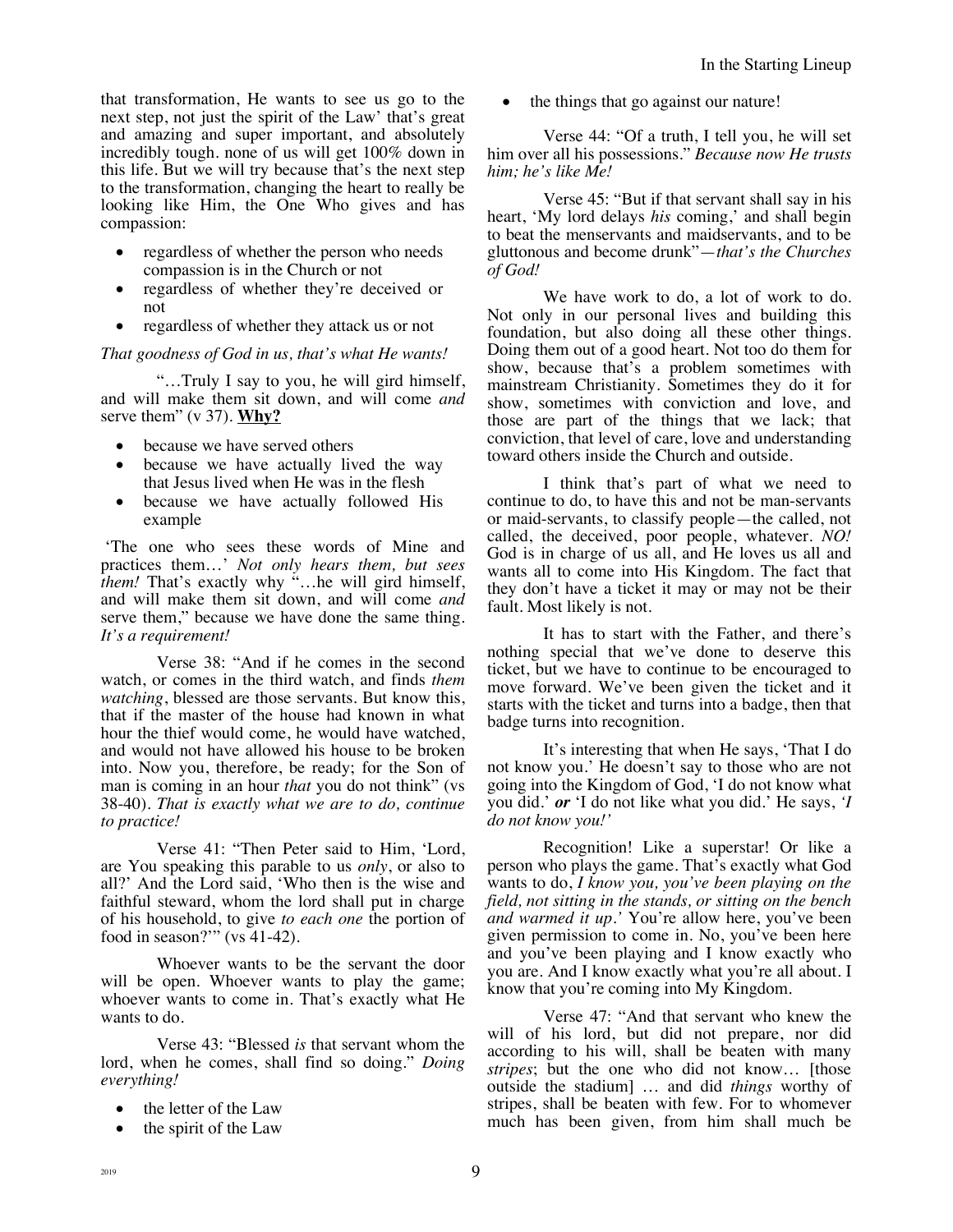required; and to whom much has been committed, from him they will demand the more" (vs 47-48).

We have a great responsibility. We have a great opportunity and calling. It's the most unbelievable things that we're going to experience in our lifetime no matter what.

It is not just a responsibility just to do. It's to rely and trust in God, and to get to know Him, to delve into His Word and to play the game. To be trained to be taught and coached by Him, and also through the coaches that He uses on the sidelines: *the ministry!*

At the end of the day it's really doing what He said to do; it's playing the game, playing that game right. Whatever happens with people outside the stadium is whatever happens. If we see somebody playing the game and playing it right, let's give them the 'thumb's up'! It's something learn for us as a the Body of Christ, to learn and understand that they do take certain Scriptures and apply certain Scriptures—not all of them—and they do understand and whatever they do we can learn.

We're in the *real game*, and let God grow these things from the foundation to the house and to everything that is in it, so that that house built upon the Rock may not fall. That's what God wants us to do. That's what we've been called to do.

Matthew 25:31: "Now, when the Son of man shall come in His glory, and all the Holy angels with Him, then shall He sit upon *the* throne of His glory; and He shall gather before Him all the nations; and He shall separate them one from another, as a shepherd separates the sheep from the goats. And He shall set the sheep at His right hand, but the goats at *His* left. Then shall the King say to those at His right hand, 'Come, you who are blessed of My Father, inherit the kingdom prepared for you from *the* foundation of *the* world. For I was hungry…'" (v 31-35).

This is the parameter, and it's not just doing those things. I think the people outside of the stadium are doing these things. They're doing them better than us, but the Scriptures says that that's not the foundation. The Son will come and take that away because it's not real.

But we have the foundation, and we have the house and are in the process of building—we're not done—and this is going to be the result of that.

Verse 35: "For I was hungry, and you gave Me *something* to eat; I was thirsty, and you gave Me *something* to drink; I was a stranger, and you took Me in; *I was* naked, and you clothed Me; I was sick, and you visited Me; I was in prison, and you came to Me" (vs 35-36). *These are the things that we do; how we play the game!*

- not only the ticket
- not only getting in
- not only practicing the things that we know we have to do

They don't even see it anymore, because it's part of their nature, part of who they really are.

Verse 37: "Then shall the righteous answer Him, saying, 'Lord, when did we see You hungry, and fed *You*? Or thirsty, and gave *You* a drink? And when did we see You a stranger, and took *You in*? Or naked, and clothed *You*? And when did we see You sick, or in prison, and came to You?'" (vs 37- 39). *This became second nature! This became who they were!*

Verse 40: "And answering, the King shall say to them, 'Truly I say to you, inasmuch as you have done *it* to one of the least *of* these My brethren, you have done *it* to Me.'" *There's the transformation!*

This is exactly why He says, 'Come.' Now you not only have gotten the ticket, not only dressed up, not only played the game, but you have transformed into what God wants you to become, so that you do these things automatically. So automatically that you don't even realize that you do them. **"…inasmuch as you have done** *it* **to one of the least** *of* **these My brethren, you have done** *it* **to Me."**

Then the opposite side, v 41: "Then shall He also say to those on *the* left, '**Depart from Me,** *you* **cursed ones, into the eternal fire,** which has been prepared for the devil and his angels. For I was hungry, and you did not give Me *anything* to eat; I was thirsty, and you did not give Me *anything* to drink; I was a stranger, and you did not take Me in; *I was* naked, and you did not clothe Me; *I was* sick, and in prison, and you did not *come to* visit Me.' Then they also shall answer Him, saying, 'Lord, when did we see You hungry, or thirsty, or a stranger, or naked, or sick, or in prison, and we did not minister to You?'" (vs 41-44).

We would have done it if we would have seen you! We want to be there, but we want to do what is required.

Verse 45: "Then shall He answer them, saying, "Truly I say to you, inasmuch as you did not do *it* to one of the least *of* these, neither did you do *it* to Me.' And they shall go away into eternal punishment, but the righteous into eternal life" (vs 45-46).

James 1:22: "Then be doers of *the* Word, and not only hearers, deceiving your own selves, because if anyone is a hearer of *the* Word and not a doer, this one is like a man considering his natural